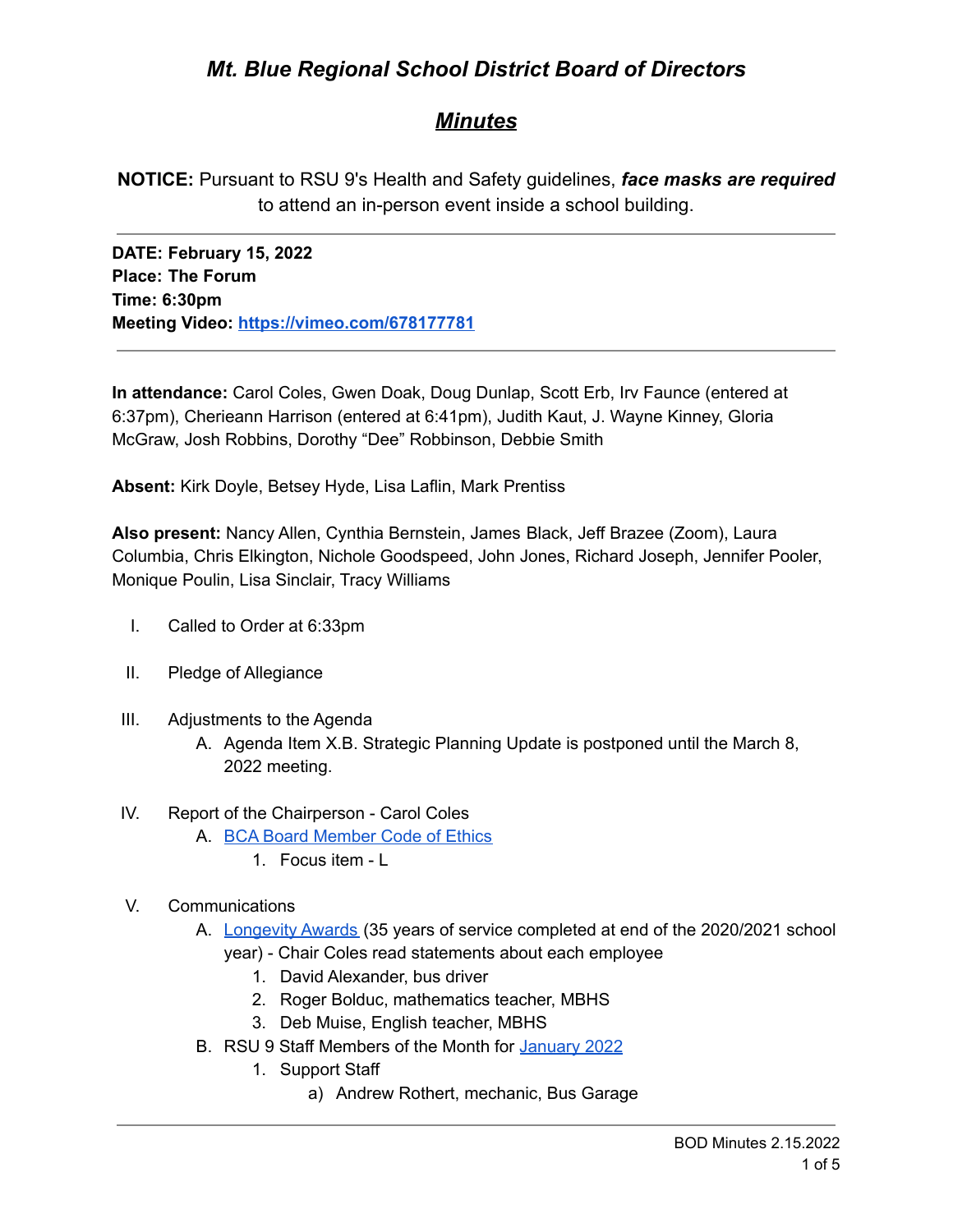- 2. Professional Staff
	- a) Maria Howatt, science teacher, Mt. Blue High School
- C. Date Change for Morning Meeting w/Legislators and Mt. Blue Campus Tour March 4, 2022
- VI. Good news stories from the Board or Administrators
	- A. Chris Elkington thanked Cindy Dixon for her weekly "Shout Outs", and gave a shout out to the administrators for the time they are putting into their budgets, and a thanks to our school counselors and social workers for School Counselors Week, a shout out to the staff at Cushing School for their attention and care to their students during dismissal time which he saw and finally to the National Technical Honor Society Induction ceremonies this week, w/names to be shared at the next meeting.
	- B. Monique Poulin, principal of MBHS shared that the Cheering Squad came in 15th out of 64 teams at competition, that a few members of the wrestling team will be headed to the states meet, there is a girls' preliminary basketball game against Camden tonight, that the boys team will go against Skowhegan this coming weekend in the playoffs, as well as ski team results from this past weekend, as our girls were KVAC champions and the boys' team came in second with both teams combining as champions for the KVAC. Lastly she shared the Climate Workshop that took place last Friday organized a day of sessions with a keynote speaker, and a variety of presenters participated.
	- C. James Black, principal at Mt. Blue Middle School shared Geography Bee winners Julian Reynolds and Heinrich Whiteside and that wrestling started recently.
- VII. Public Comment
	- A. None
- VIII. [Superintendent's](https://drive.google.com/file/d/1ScGpymz7eHwRUPt8gwyMkPZFJJs99hGu/view?usp=sharing4zC_6Mo1u0iLpLxU/edit?usp=sharing) Report Christian Elkington
	- A. New Hires, Transfers, Resignations, and Retirements
	- B. 22-23 Admin Budget Expectations
	- C. New Bus Approvals
	- D. Importance of Hiring, Onboarding, HR and transitions Article: Teachers are Quitting & Finding Jobs elsewhere
	- E. Blue Crew Robotics Field Trip Request
	- IX. Administrator Reports
		- A. Special [Services](https://drive.google.com/file/d/1PDBFKGCGX_7iPXHa_Jn9Z-N8fPIHomdH/view?usp=sharing) John Jones, Director of Special Services
			- 1. The depth of the report and the data was appreciated by the Board.
		- B. [McKinney](https://drive.google.com/file/d/1cDLHXtmbEuei9wgRJPgwXgb4XjniTLF0/view?usp=sharing) Vento Lisa Sinclair, McKinney Vento Liaison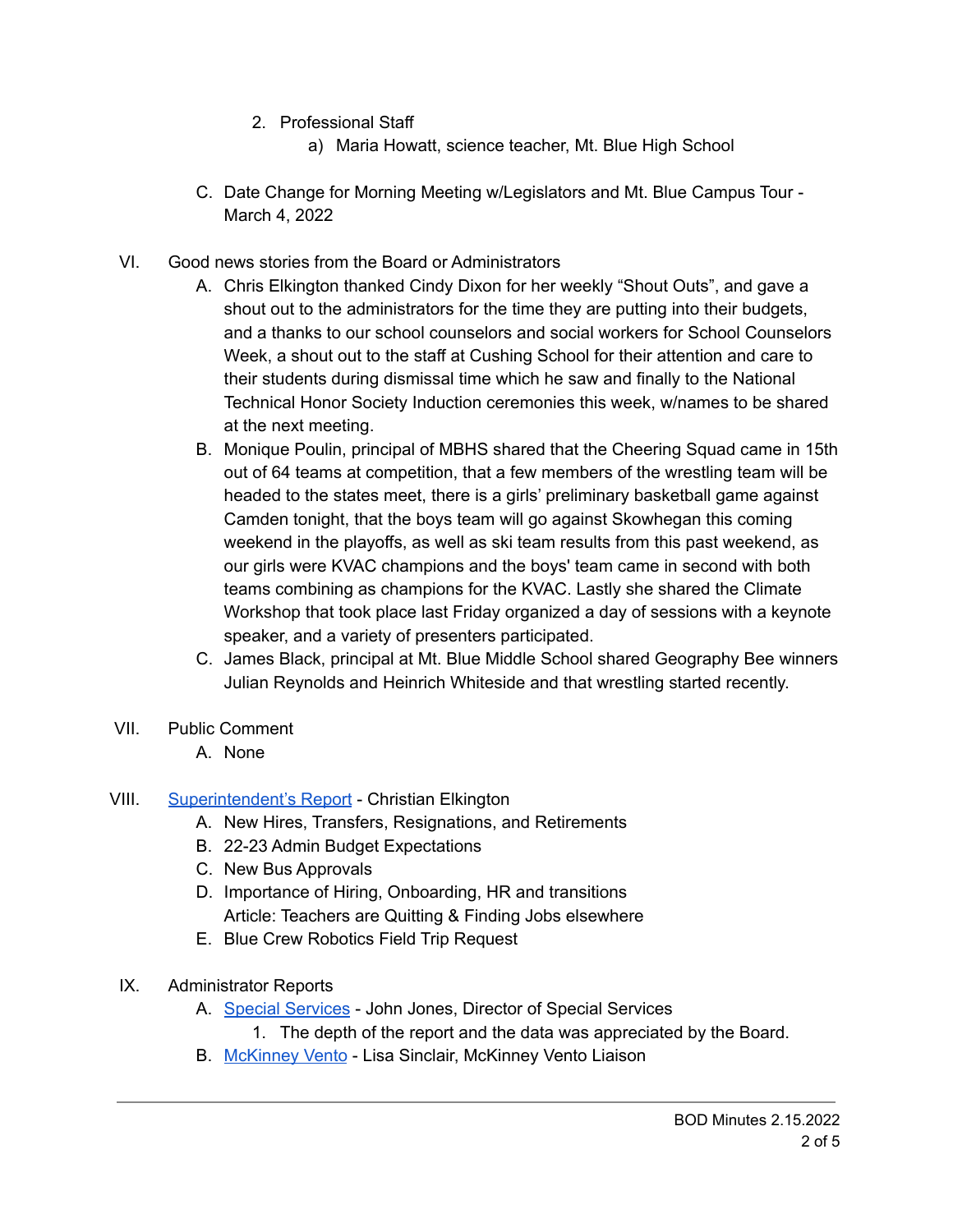1. Funding received from the American Rescue Plan - \$9,000 and approximately \$23K in a second disbursement. That our local needs are mostly for unaccompanied youth. A national push toward counseling, help, and healing of families, making families intact is being shared. With questions about how do we work better together with other local agencies who also help with homelessness?

### X. Presentations

- A. Related Services for Special [Education](https://drive.google.com/file/d/1kEx80V-YPPSG7ehFYljoht1wgTzgQ0lG/view?usp=sharing) Updates Bernstein/Jones
	- 1. We employ OT and COTA and share PT with another district. Emergency certification, word of mouth, inviting folks to visit our schools, some former employees coming back - all playing a part in helping to fill the vacancies. Offering support for new hires through the two district special education coordinators has been a key to our progress this year.
- B. Postponed until March 8, 2022 Strategic Planning Next Steps: Drafting Mission & Vision - Laflin/McCalmon
	- 1. Mission Vision Presentation
	- 2. Agenda for 2/10/22 Meeting
	- 3. Strategic Planning Committee Charge
	- 4. Data Themes from 2/2/22
	- 5. Mission/Vision Traits

## XI. Consent Agenda

- A. Minutes from [January](https://drive.google.com/file/d/15vtLEOgZxsjZDKaFzO1b8HOmLi70hjul/view?usp=sharing) 25, 2022 and [February](https://drive.google.com/file/d/1pKBKHfL-frAJ9BlOd_X2FSVz9OvtsgPH/view?usp=sharing) 1, 2022
- B. Committee Report Outs and Minutes
	- 1. Operations Committee [February](https://drive.google.com/file/d/18Eqfptc6TYR4pj6dXQgPiR43tENGUEg-/view?usp=sharing) 1, 2022
	- 2. Personnel & Finance [February](https://drive.google.com/file/d/1Tifg1kin55X9mfWvjUxEkhNrYJJNBfQz/view?usp=sharing) 1, 2022
	- 3. Educational Policy None (meeting canceled)

| Motion to approve the<br>consent agenda. | Yeas: Carol Coles, Gwen<br>Doak, Doug Dunlap, Scott<br>Erb, Irv Faunce, Cherieann<br>Harrison, Judith Kaut, Gloria<br>McGraw, Josh Robbins,<br>Dorothy "Dee" Robbinson,<br>Debbie Smith<br>Nays: None<br>Abstained: None<br>Vote: 11:0:0 (713:0:0) | Motion: Dee Robinson<br>Seconded: Debbie Smith<br>Motion: Passed |
|------------------------------------------|----------------------------------------------------------------------------------------------------------------------------------------------------------------------------------------------------------------------------------------------------|------------------------------------------------------------------|
|------------------------------------------|----------------------------------------------------------------------------------------------------------------------------------------------------------------------------------------------------------------------------------------------------|------------------------------------------------------------------|

*Update January 25th, 2022 Board Minutes with correct attendance (Cherieann Harrison was absent)*

XII. New Business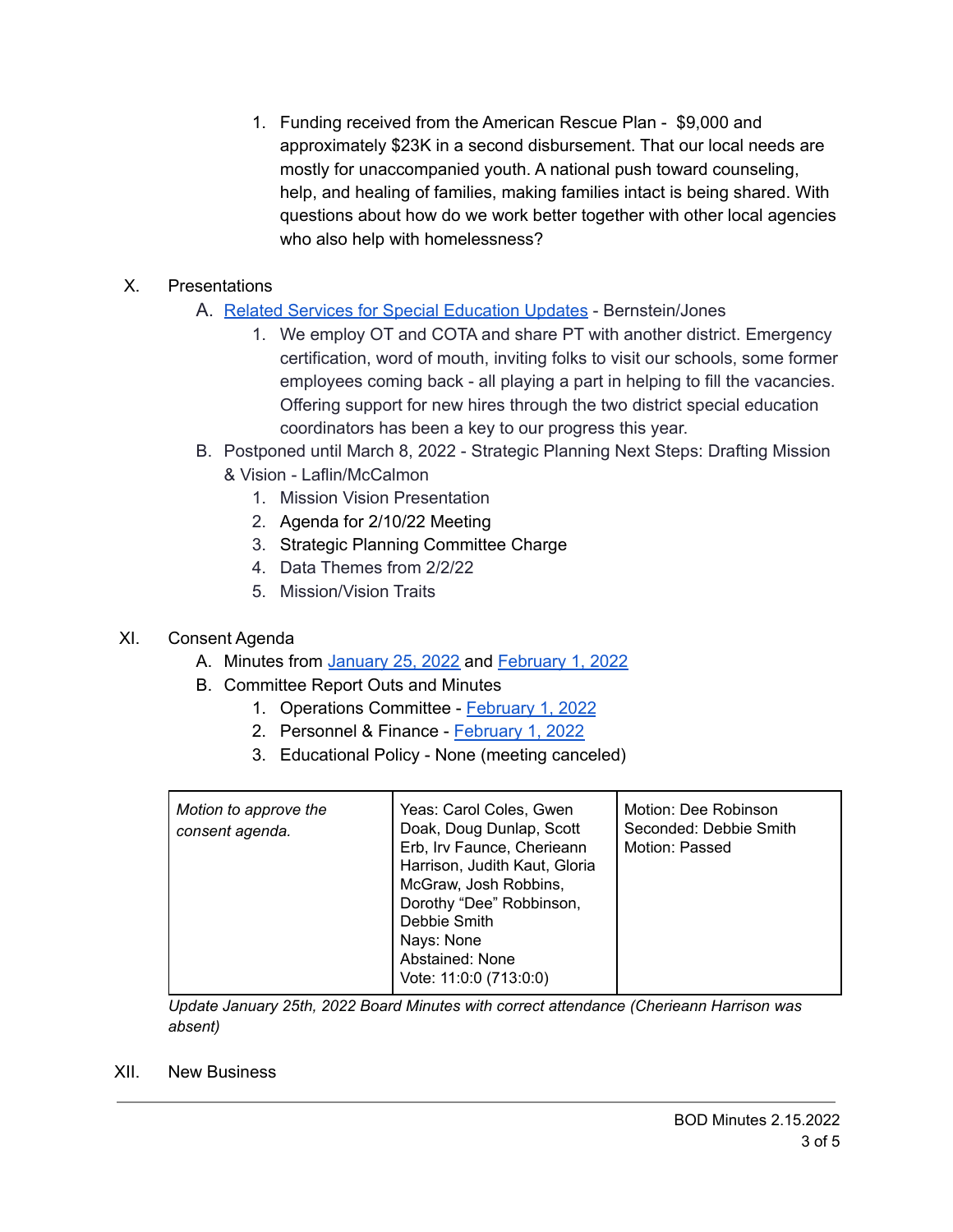- A. Apportionment Follow-Up Kinney
	- 1. [Memo](https://drive.google.com/file/d/1HfE8SFhbkjZXALvw6PBovQnLJPr06LZg/view?usp=sharing)
	- 2. Questions
		- a) Historical questions were asked, clarity on the law, and options for next steps were discussed.
	- 3. Next Steps
		- a) Wayne Kinney will share a draft letter to Commissioner Makin requesting a review begin at the March 8 meeting.
- B. Approval of New Hires, Transfers, Resignations, and Retirements

| Motion to approve the New<br>Hires, Transfers,<br>Resignations, and<br>Retirements as presented in<br>the Superintendent's Report. | Yeas: Carol Coles, Gwen<br>Doak, Doug Dunlap, Scott<br>Erb, Irv Faunce, Cherieann<br>Harrison, Judith Kaut, Gloria<br>McGraw, Josh Robbins,<br>Dorothy "Dee" Robbinson,<br>Debbie Smith<br>Nays: None<br>Abstained: None<br>Vote: 11:0:0 (713:0:0) | Motion: Dee Robinson<br>Seconded: Gwen Doak<br>Motion: Passed |
|------------------------------------------------------------------------------------------------------------------------------------|----------------------------------------------------------------------------------------------------------------------------------------------------------------------------------------------------------------------------------------------------|---------------------------------------------------------------|
|------------------------------------------------------------------------------------------------------------------------------------|----------------------------------------------------------------------------------------------------------------------------------------------------------------------------------------------------------------------------------------------------|---------------------------------------------------------------|

No discussion was heard.

C. Blue Crew [Robotics](https://drive.google.com/file/d/1x8ZUy5A6e1QKBZvAb5LFpaQgOjRXZn05/view?usp=sharing) - Field Trip Request - Follow up [information](https://drive.google.com/file/d/1xBYQf56DTr7kaLY1gpqFAtA-d2PVHggj/view?usp=sharing)

| Motion to approve the Blue<br><b>Crew Robotics field trip</b><br>request to Bedford, NH for the<br><b>Week Zero Competition</b> | Yeas: Carol Coles, Gwen<br>Doak, Doug Dunlap, Scott<br>Erb, Irv Faunce, Cherieann<br>Harrison, Judith Kaut, J.<br>Wayne Kinney, Gloria<br>McGraw, Josh Robbins,<br>Dorothy "Dee" Robbinson,<br>Debbie Smith<br>Nays: None<br>Abstained: None<br>Vote: 12:0:0 (797:0:0) | Motion: Cherieann Harrison<br>Seconded: Gwen Doak<br>Motion: Passed |
|---------------------------------------------------------------------------------------------------------------------------------|------------------------------------------------------------------------------------------------------------------------------------------------------------------------------------------------------------------------------------------------------------------------|---------------------------------------------------------------------|
|---------------------------------------------------------------------------------------------------------------------------------|------------------------------------------------------------------------------------------------------------------------------------------------------------------------------------------------------------------------------------------------------------------------|---------------------------------------------------------------------|

Discussion about the chaperones and the inclusion of students from Spruce Mt. High School (RSU 73).

### XIII. Adjourn

| Motion to adjourn without<br>objection. |  | Motion: Carol Coles<br><sup>I</sup> Motion passed without<br>objection. |
|-----------------------------------------|--|-------------------------------------------------------------------------|
|-----------------------------------------|--|-------------------------------------------------------------------------|

Adjourned at 8:05pm